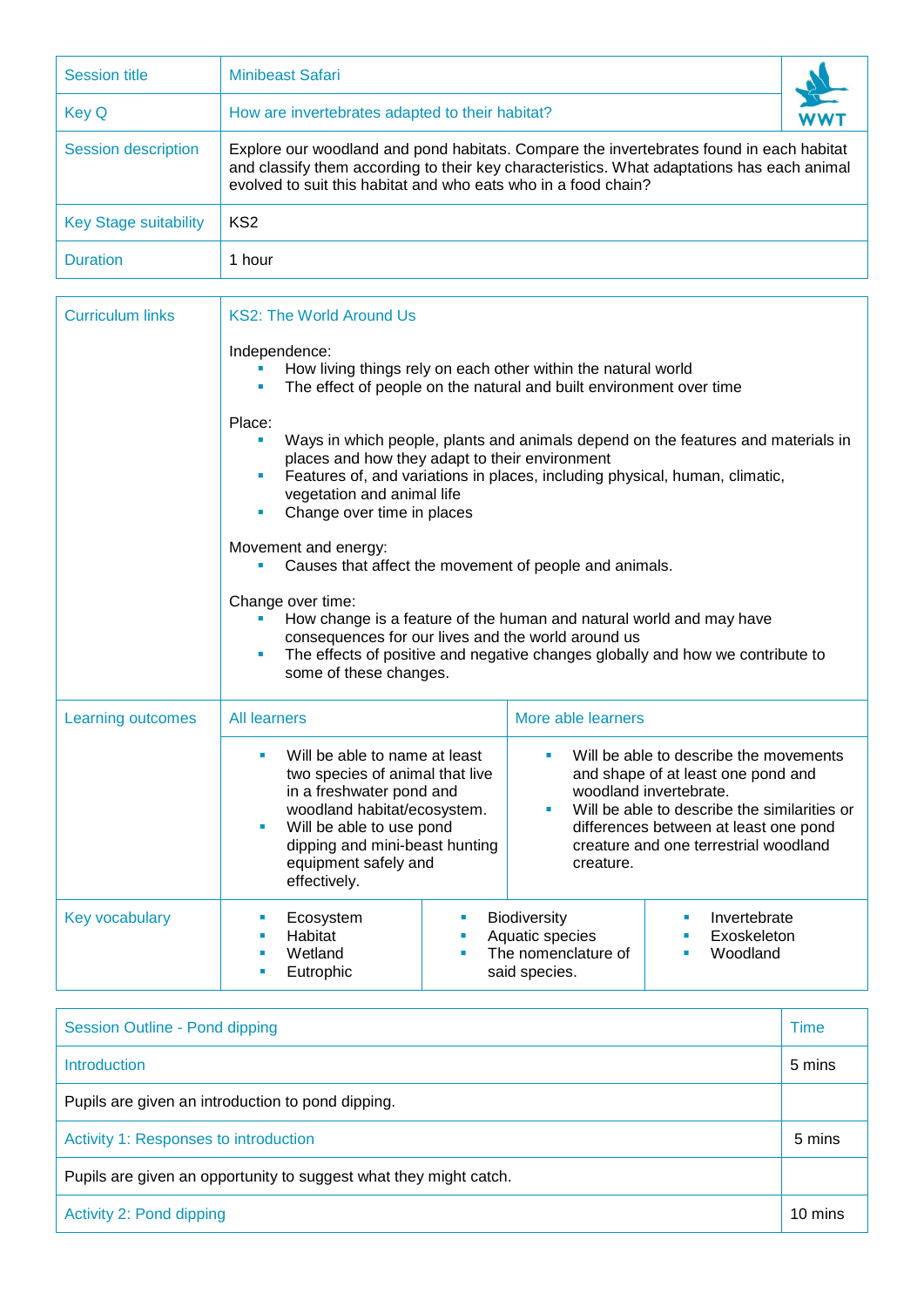| Pupils begin to dip into ponds using equipment provided.                       |         |
|--------------------------------------------------------------------------------|---------|
| Activity 3: Identification of catch.                                           | 10 mins |
| Pupils and adults use the ID booklets to identify at least three species.      |         |
| Plenary                                                                        | 5 mins  |
| Guide asks the groups for some feedback on the names of what they have caught. |         |

| Session Outline - Minibeast hunt                                               | Time    |
|--------------------------------------------------------------------------------|---------|
| Introduction                                                                   | 5 mins  |
| Pupils are given an introduction to mini-beast hunting.                        |         |
| Activity 1: Responses to introduction                                          | 5 mins  |
| Pupils are given an opportunity to suggest what they might catch.              |         |
| Activity 2: Pond dipping                                                       | 10 mins |
| Pupils begin to mini-beast hunt using equipment provided.                      |         |
| Activity 3: Identification of catch.                                           | 10 mins |
| Pupils and adults use the ID leaflets to identify at least three species.      |         |
| <b>Plenary</b>                                                                 | 5 mins  |
| Guide asks the groups for some feedback on the names of what they have caught. |         |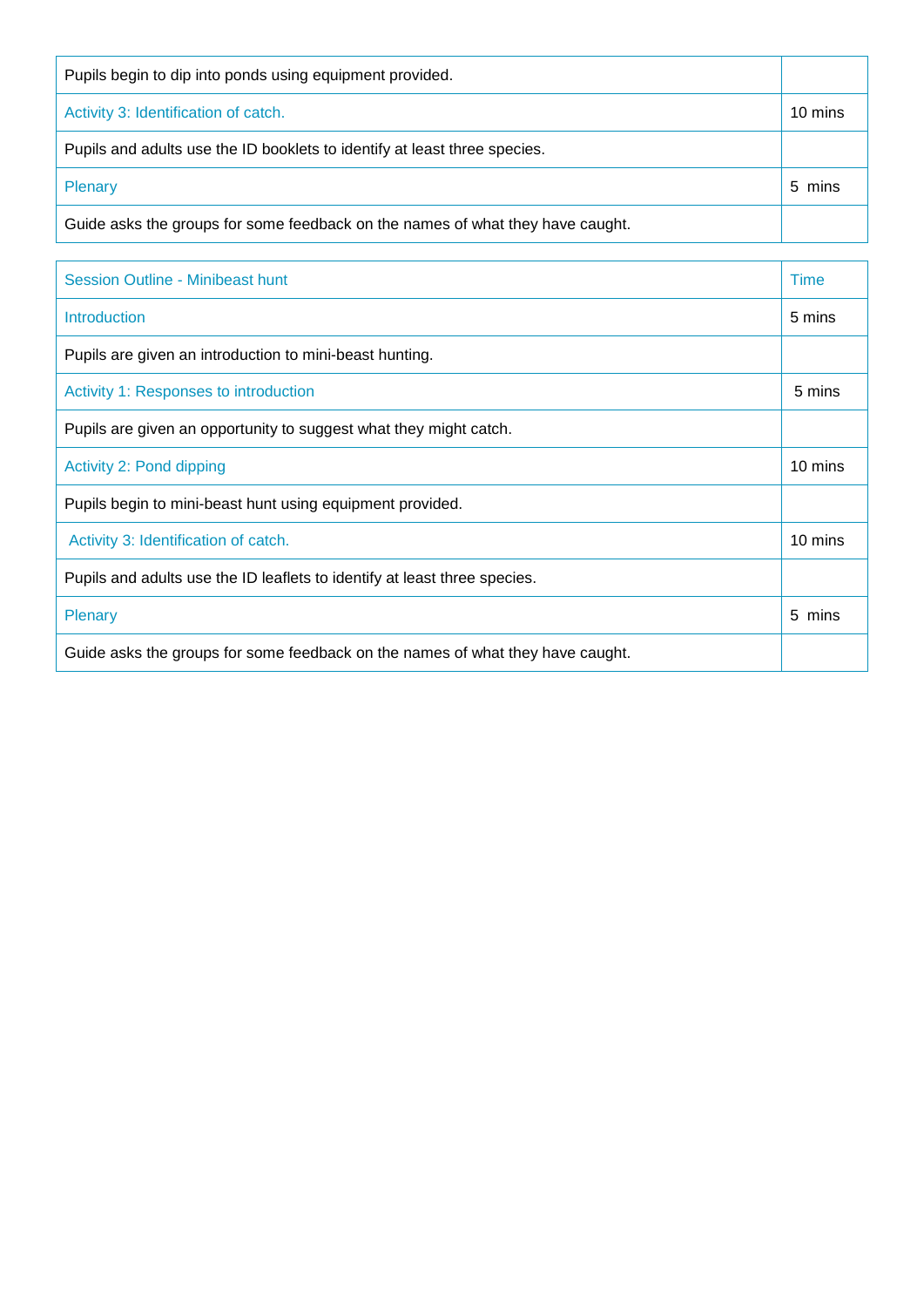| Session plan: Pond dipping                                                                                                                                         | <b>Resources</b><br><b>Required</b> | <b>Time</b> |
|--------------------------------------------------------------------------------------------------------------------------------------------------------------------|-------------------------------------|-------------|
| <b>Introduction</b>                                                                                                                                                |                                     | 5 mins      |
| Introduce key question. This is what we are aiming to find out today.                                                                                              | Trays and nets.                     |             |
| Split class into 4 groups with enough adult supervision for each group.                                                                                            |                                     |             |
| Ask children if they have pond dipped before.                                                                                                                      |                                     |             |
| Then                                                                                                                                                               |                                     |             |
| Brief explanation of how to pond dip safely.                                                                                                                       |                                     |             |
| - Half fill the tray with water                                                                                                                                    |                                     |             |
| - Don't move your tray when it has water in                                                                                                                        |                                     |             |
| - Figure of 8 motion for net (be gentle)                                                                                                                           |                                     |             |
| - Turn net upside down into water to release creatures                                                                                                             |                                     |             |
| Talk through H & S                                                                                                                                                 |                                     |             |
| - Cover up cuts on hands with plasters                                                                                                                             |                                     |             |
| - Don't flick the net around, keeps hands away from face                                                                                                           |                                     |             |
| Hand out a net between each group and indicate the area they will dip in adjacent<br>to the trays already filled with pond water.                                  |                                     |             |
| Section / Activity 1: Responses to introduction                                                                                                                    |                                     | 5 mins      |
| Children are given the opportunity by the guide to suggest what they think they<br>might catch in the freshwater ponds.                                            |                                     |             |
| Core message: Wetlands are amazing                                                                                                                                 |                                     |             |
| Section / Activity 2: Pond dipping                                                                                                                                 |                                     | 10 mins     |
| Children begin to take pond dip using nets and trays.                                                                                                              | Trays and nets.                     |             |
| Core message: Wetlands are amazing                                                                                                                                 |                                     |             |
| Section / Activity 3: Identification of catch.                                                                                                                     |                                     | 10 mins     |
| Bring groups back together and show them how to use ID pamphlets using large<br>one. Hand out ID pamphlets and allow group to return to their trays to ID catch.   | Pond ID<br>booklets.                |             |
| Core message: Wetlands are amazing                                                                                                                                 |                                     |             |
| Plenary                                                                                                                                                            |                                     | 5 mins      |
| Guide asks each group to feed back on the names of some of the creatures they<br>have caught and identified.                                                       |                                     |             |
| Emphasise that these amazing habitats are becoming rarer - Half a million ponds<br>(70%) have been lost over the last 100 years. If someone moves into a new house |                                     |             |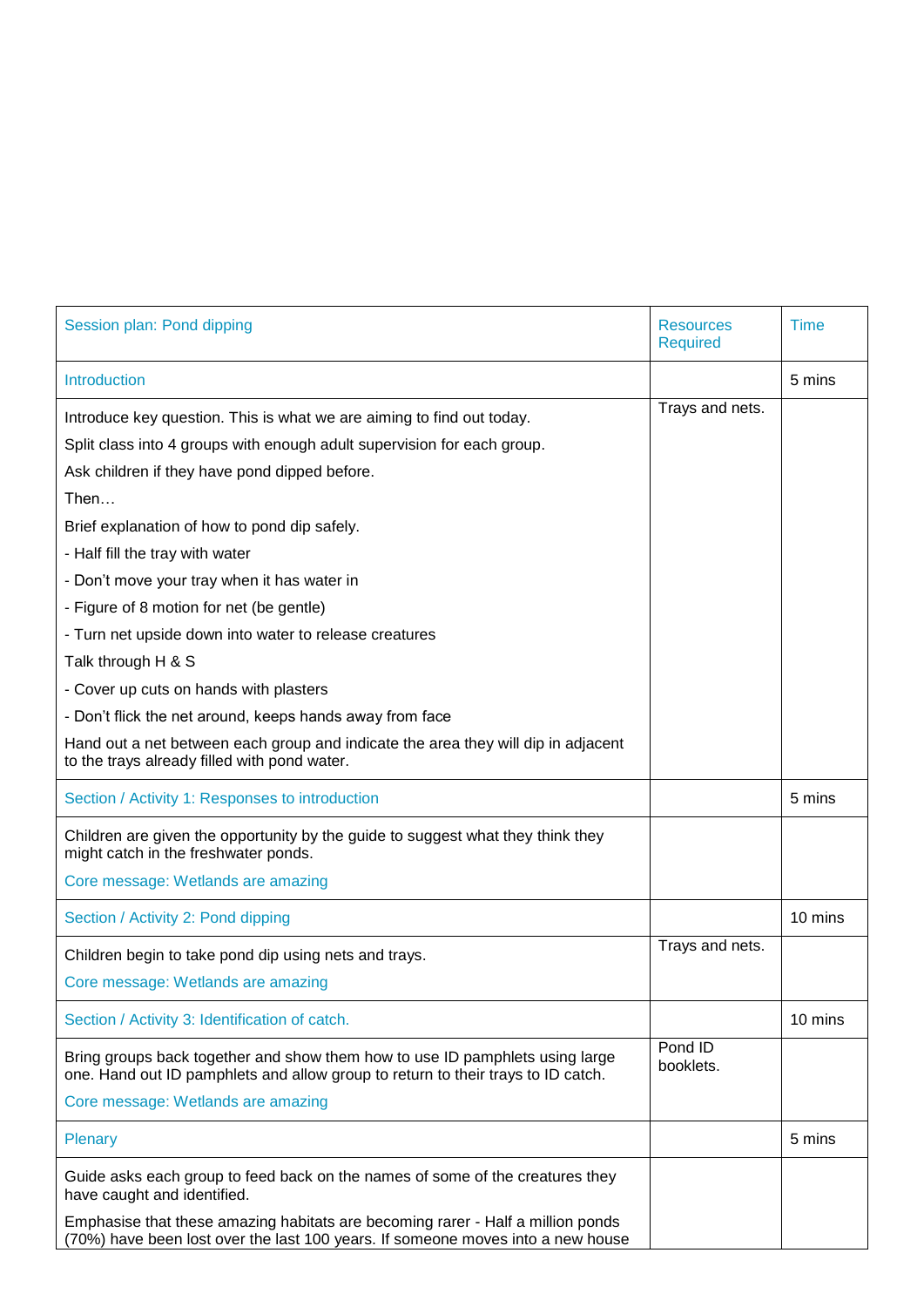| with a pond and fills it in, what would happen to all of the wildlife that lives there?<br>Core message: Wetlands are threatened                                                                                                                                                                                                        |  |
|-----------------------------------------------------------------------------------------------------------------------------------------------------------------------------------------------------------------------------------------------------------------------------------------------------------------------------------------|--|
| If you build even a small pond in your garden you will create a habitat for lots of<br>amazing creatures (frogs, toads, newts, dragonflies, damselflies etc) and will attract<br>lots of other animals that will come to the pond to drink and cool down (birds, foxes,<br>hedgehogs etc). Core message: You can help save wetlands too |  |

| Session plan: Mini-beast hunting                                                                                                                                                                                | <b>Resources</b><br><b>Required</b> | <b>Time</b> |
|-----------------------------------------------------------------------------------------------------------------------------------------------------------------------------------------------------------------|-------------------------------------|-------------|
| Introduction                                                                                                                                                                                                    |                                     | 5 mins      |
| Retain the 4 groups with enough adult supervision for each group.                                                                                                                                               | Trays.                              |             |
| Ask children if they have mini-beast hunted before.                                                                                                                                                             |                                     |             |
| Then                                                                                                                                                                                                            |                                     |             |
| Brief explanation of how to catch mini-beasts safely.                                                                                                                                                           |                                     |             |
| - Position a tray for each group below a tree.                                                                                                                                                                  |                                     |             |
| - The trays stay put and the pupils bring their catch to their tray.                                                                                                                                            |                                     |             |
| - Pupils are shown how to move a log, check for mini-beasts, collect them gentle in<br>their hands and then return to put log back in place gentle.                                                             |                                     |             |
| Section / Activity 1: Responses to introduction                                                                                                                                                                 |                                     | 5 mins      |
| Children are given the opportunity by the guide to suggest what they think they<br>might catch in this woodland habitat.                                                                                        |                                     |             |
| Section / Activity 2: Mini-beast hunt.                                                                                                                                                                          |                                     | 10 mins     |
| Children begin to look under logs and undergrowth for invertebrate life.                                                                                                                                        | Trays.                              |             |
| Section / Activity 3: Identification of catch.                                                                                                                                                                  |                                     | 10 mins     |
| Bring groups back together and show them how to use ID leaflets using large one.<br>Hand out ID Leaflets and allow group to return to their trays to ID catch.                                                  | <b>ID Leaflets</b><br>(FSC).        |             |
| <b>Plenary</b>                                                                                                                                                                                                  |                                     | 5 mins      |
| Guide asks each group to feed back on the names of some of the creatures they<br>have caught and identified.                                                                                                    |                                     |             |
| Gardens are being paved over leaving less space for wildlife: Over the past 10<br>years the number of front gardens with gravel or paving instead of grass has tripled<br>now making up a quarter of all houses |                                     |             |
| You can create microhabitats in your garden to support a range of different wildlife:<br>Pond (see above), 'Frogitat', Log pile, Rockery, Compost heap, Minibeast hotel,<br>Bee hotel                           |                                     |             |
| Core message: You can help save wetlands too                                                                                                                                                                    |                                     |             |
| Refer back to key question: Have we been able to answer this question?                                                                                                                                          |                                     |             |